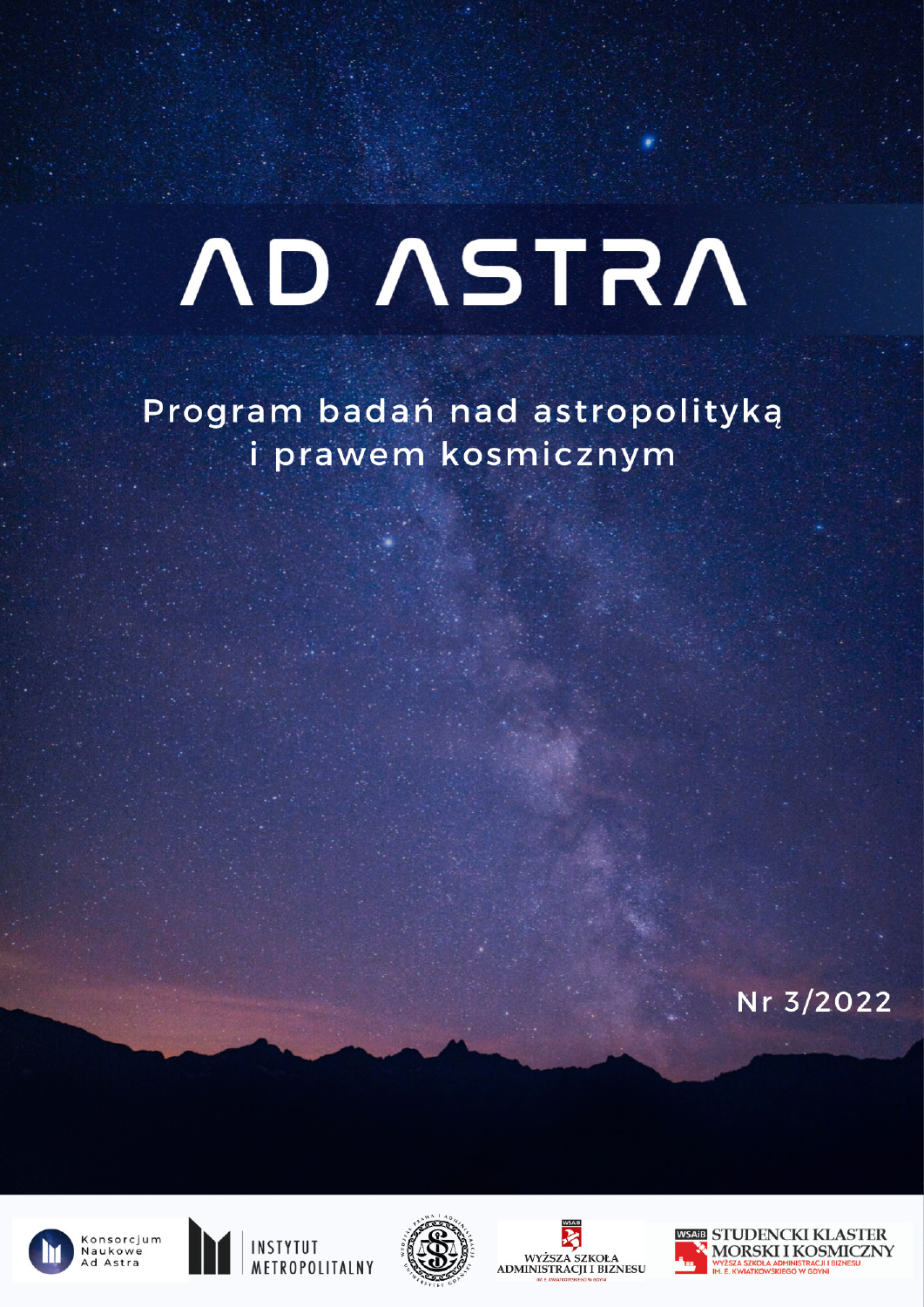# **European Space policy regarding Space security and safety and role of SSA programme**

**DOI:** 10.53261/adastra20220302

### **dr hab., Małgorzata Polkowska, prof. ASzWoj**

Katedra Prawa Międzynarodowego Instytutu Prawa Akademii Sztuki Wojennej https://orcid.org/0000-0002-6633-2222

# **INTRODUCTION**

Numerous European countries, whether pursuing Space activity or not, share serious concerns as to armaments in Space. Space defence might become an important issue in the international arena because counteracting the emerging hazards will probably entail not only development of operational technologies and capacities but also formation of political alliances or attempts at determining certain "rules of conduct" concerning Space operations on the international level<sup>1</sup>.

European Space Situational Awareness constitutes operational monitoring and understanding of the orbital environment and the behaviours of entities being its part. Surveillance and tracking sensors (e.g. radar, optical, laser ones) acquire data on objects (active and defunct satellites, debris, fragments, Space weather and NEOs), which are processed and incorporated into the database (catalogue). Thus obtained data are aggregated and create a Space image, serving, among others, for warning operators against possible collisions of objects. At present, in Europe SSA constitutes a key operational domain.

# **RULES OF SPACE SECURITY AND SAFETY POLICY IN EUROPE AND COOPERATION WITH NATO**

Individual countries remain the primary entities in the field of Space defence. At present, numerous countries regard Space as a strategic domain, next to the land, sea, air and, to an increasingly greater extent, cyberspace, but have adopted different policies and doctrines depending on their priorities and concerns. European countries (even members of the European Union and NATO) also have diverse management structures, in which roles and obligations of ministries, Space agencies and private entities are divided in a different manner. Only a few countries have adopted full strategies of Space defence and boast advanced capacities in the broad spectrum of Space applications related to defence.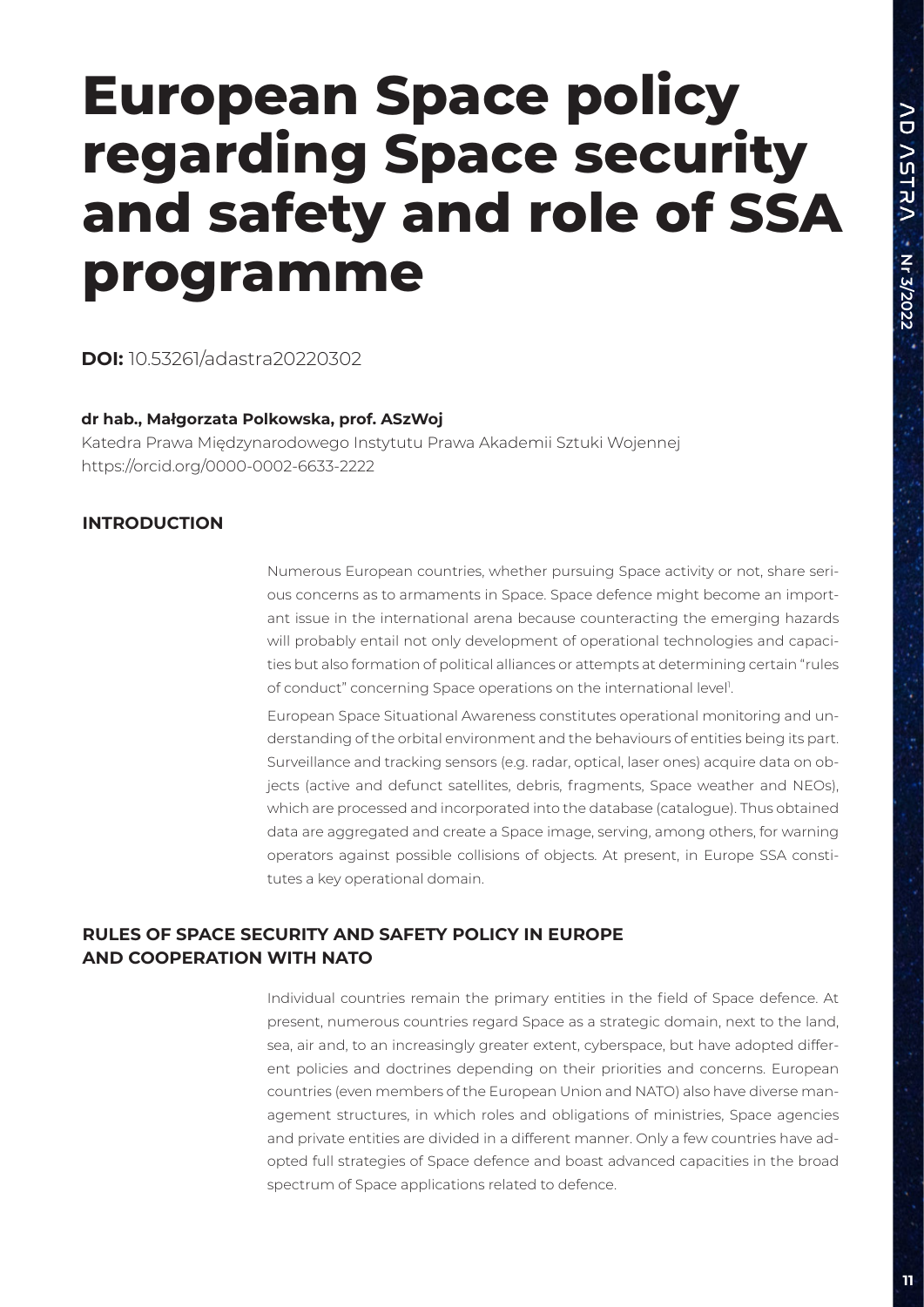Although military programmes are sensitive and military systems are operated on the national level, the European Union strives for tightening the cooperation between the member states regarding these issues. The EU supports bilateral and multilateral agreements and those concluded as part of intergovernmental organisations, including in particular within NATO. This alliance is the key component of the collective defence of many European countries as well as the USA and Canada. In the past, NATO had its own SATCOM system (i.e. NATO I, II, III, IV). Since 2010, NATO has relied on the capacities being at certain member states' disposal and on commercial solutions, in particular as regards SATCOMs. Similarly to other defence sector entities, this alliance has changed its approach to Space defence recently by adopting a new policy in this regard<sup>2</sup>.

During the summit of NATO member states in July 2018, the growing importance of Space in the strategic and operational environment was acknowledged and it was decided to prepare a general Space policy of NATO. It was stated that there was no need for NATO to develop its own Space capacities while it could use such equipment that was made available by the member states (which maintained their sovereign control over said equipment). The members of the organisation approved the NATO Space policy in June 2019<sup>3</sup>, and acknowledged Space as NATO's operational military domain in December 2019<sup>4</sup>.

Earlier, cooperation of the EU member states in the field of military Space programmes was initiated<sup>5</sup>. The European cooperation in matters related to Space defence will still be shaped by the growing role of the European Union both in the area of Space and defence.

The period 2014–2020 was characterised by considerable progress achieved thanks to the EU Space programmes, in particular Copernicus, which already delivers a range of various services, and Galileo, which will achieve full functionality soon. The announcement of new EU initiatives related to GOVSATCOM and SSA/STM additionally positions the European Union as the central entity of the European Space sector, in particular in the area of security oriented applications.

In the field of security and defence, the EU is still expanding its competences and role by preparing a consistent framework that facilitates European cooperation and supports various strategic goals. The matters have gained momentum lately with the adoption of new initiatives, including the European Defence Fund, for the purpose of supporting investments in joint research and purchase of modern defence equipment and technologies. Space-related initiatives were included in the EU security and defence framework on all levels, including the political one. As a result, a Space Task Force was designated within EEAS. Furthermore, a new Directorate-General for Defence Industry and Space was established. Questions emerge here as to how defence-oriented applications and operations will be included in the EU Space programme and how this will affect EU priorities, for example in relation to the strategic autonomy and defence doctrine.

Any progress in the area of Space defence depends on the political will of the European countries (acceptance of changes leads to modification of management) and of the European Union (necessity to prepare a common programme for the member states). Essentially, cooperation in the field of Space defence cannot make use of "side effects" (where integration in one sector of the economy or industry creates incentives for integration in others) and must be initiated on the EU member states level<sup>6</sup>. As mentioned above, numerous countries, whether pursuing Space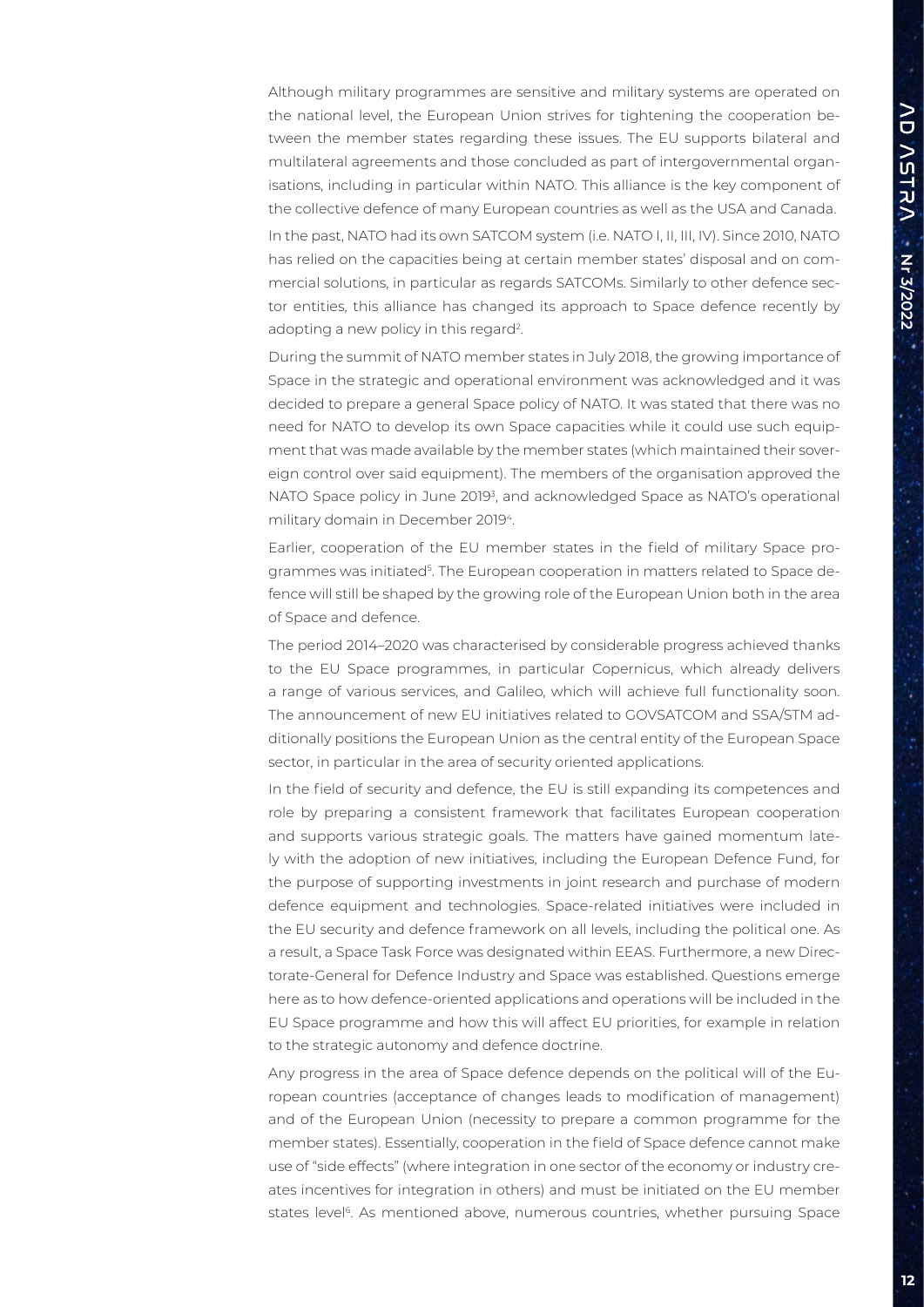activity or not, express serious concerns as to armaments in Space. Space defence might become an important issue in the international arena because counteracting the emerging hazards will probably entail not only development of operational technologies and capacities but also formation of political alliances or attempts at determining certain "rules of conduct" concerning Space operations on the international level7 .

Cooperation of EU member states in the field of military Space programmes was initiated relatively early<sup>8</sup>. The European cooperation in matters related to Space defence will still be shaped by the growing role of the European Union both in the area of Space and defence.

Space security is central in the activities of the EU diplomacy now, which also promotes a consistent "European way". Security plays an increasingly greater role in commercial Space markets and supports the competitiveness of the European industry.

The European Space Agency (ESA) is the key component in building the potential of the EU. It has launched a range of initiatives, including a cybersecurity centre of excellence9. Another European institution, EUMETSAT, deals with radio frequency, liquidation of Space debris, Space weather, conservation of resources, delivery of in situ data, cooperation with member states and partner organisations<sup>10</sup>.

Also the European Space Policy Institute (ESPI) works in this direction<sup>11</sup>. As stated by the researchers from this institute, at least 10% of GDP in the European Union member states depends to a certain extent on the Space potential tapped. ESPI regards Space security as one of the key challenges for Europe<sup>12</sup>.

#### **EUROPEAN SPACE SYSTEMS AND EQUIPMENT**

Europe is equipped with complete and modern Space infrastructure at present, including spaceships, ground stations, launch pads, spaceports as well as all systems and equipment necessary for developing, manufacturing, implementing, operating and maintaining Space systems. As a supranational institutional entity, the European Union is the owner of Space infrastructure as part of the present flagship programmes: Galileo, EGNOS and Copernicus. The majority of Space technology, infrastructure, and services can serve both civilian and military purposes. Thus, they can make a contribution to the development of an innovative and competitive European Defence Technological and Industrial Base. These assets require protection in the difficult Space environment.

Space systems contribute to the development and make it possible to pursue EU's Common Security and Defence Policy (CSDP) to an increasingly larger extent. Nevertheless, Europe contends with continually changing security threats that are more varied, less noticeable, and less predictable than before. In order to overcome them, capabilities of unbiased political assessment, reasonable decision-making, prevention policies, and effective actions are necessary. Space equipment makes it largely possible to counteract these threats through their global surveillance, positioning and data transfer capabilities<sup>13</sup>.

The EU assigns the direct operation of Space infrastructure to partner organisations. Entities handling these tasks include in particular the European Space Agency (ESA), the European GNSS Agency (GSA), EUMETSAT, Frontex and the European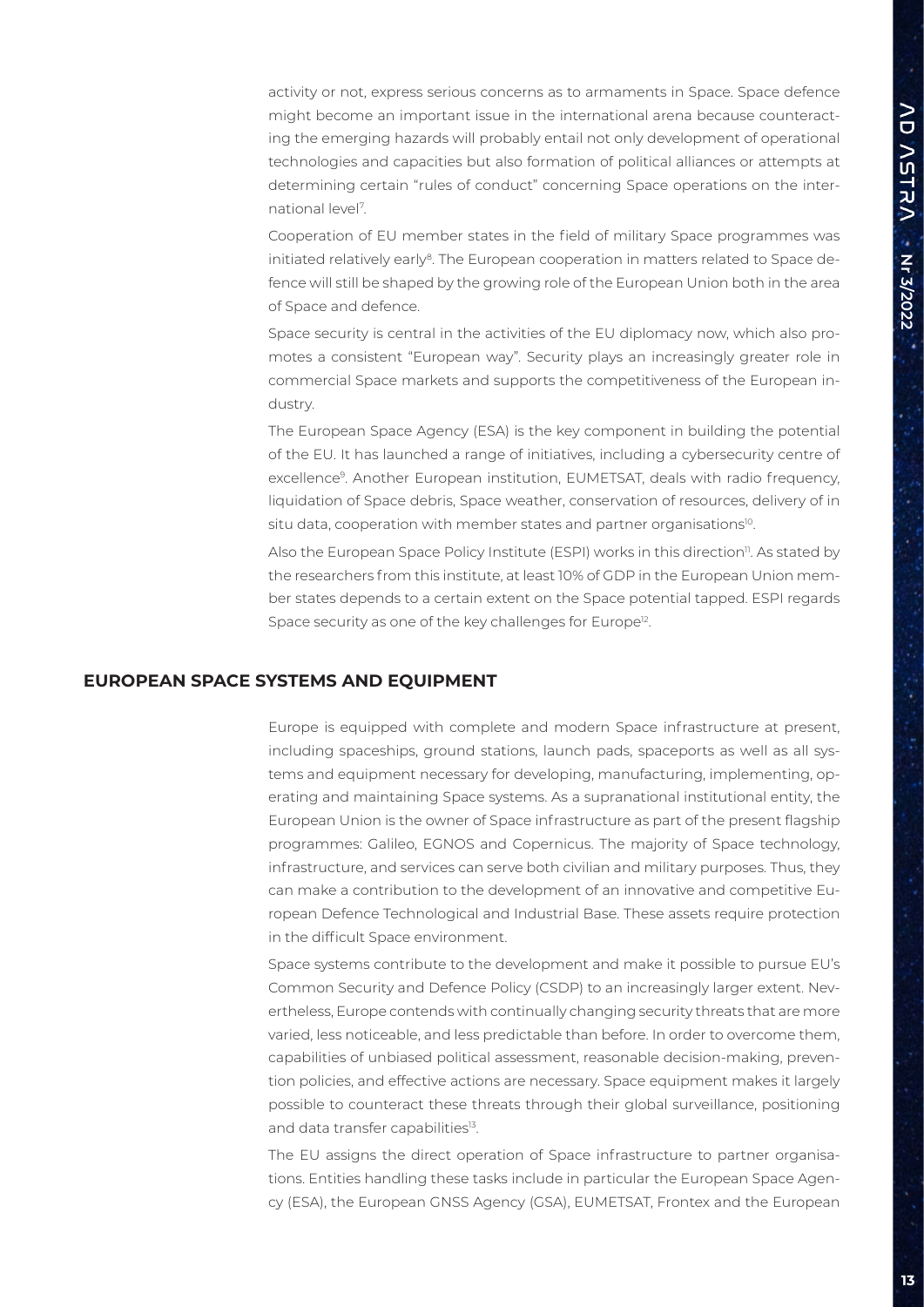Union Satellite Centre (EUSatCen). The European Parliament has recently approved the establishment of GOVSATCOM and its budget of EUR 10 million; this organisation commenced collaboration with the industry, satellite communications providers, and users in the period 2019–2020. In addition, EUR 442 million were allocated for SSA and GOVSATCOM for the period 2021–2027 as part of the EU Space policy.

Moreover, EU member states pursue both civil and military programmes; these are, among others, Space agencies and defence departments, which own and operate the national Space infrastructure. Commercial entities, such as EUTELSAT, SES and INMARSAT are owners of their Space infrastructure.

In their well understood own interest, European countries cooperate in the Space policy matters with the ESA and EUMETSAT, by transferring to them a considerable part of their budget sums allocated to Space activity.

The ESA conference (attended by the ministers from EU member states and Canada) decided to increase the funds earmarked for the activity of this organisation at the session in November 2019. Owing to that, a budget of nearly EUR 14.39 billion for 2020 was passed. The highest sums were declared by Germany – EUR 3.29 billion, which accounted for 22.9% of ESA's budget, and France – EUR 2.66 billion (18.5%). Considerable amounts were declared also by: Italy – EUR 2.28 billion (16%), the United Kingdom – EUR 1.65 billion (11.5%) and Spain – EUR 0.852 billion (5.9%). The participation of other European countries and Canada in the budget was to be considerably lower<sup>14</sup>.

In 2019, the problems related to Space management and, among others, the budget for the period 2021–2027 were the subject of intense discussions on the European Union level. A final agreement was not reached in this regard, though, but relevant documents were prepared. Obviously, the crisis related to the COVID-19 pandemic might interfere with the accomplishment of EU plans<sup>15</sup>.

#### **EUROPEAN EARTH AND SPACE OBSERVATION PROGRAMMES**

Created for the purpose of Earth observation, the Copernicus programme is based on a fleet of satellites called Sentinels. At present, Sentinel 1A–1B, 2A–2B, 3A–3B and Sentinel 5P satellites are in orbit. On 20 March 2019, the Sentinel 3 mission achieved full operational capacity with its second satellite monitoring the ocean, Sentinel 3B. The launch of Sentinel 4, 5, 6 satellites was scheduled in early 2020. The fleet of Copernicus programme satellites is characterised by various capabilities and has a range of applications: from land monitoring to sea level surveying. The Copernicus programme services in 2019 developed and expanded, covering in particular:

- Copernicus Atmosphere Monitoring Service (CAMS) provides accurate and up-todate information on global fires, in particular in Australia, the Arctic and Amazonia. This service was extended in July 2019, which led to the preparation of particulate matter emission forecasts.
- Copernicus Climate Change Service (C3S) has become a global service. Its database (CDS), since the creation, have been used by users from 171 countries, who have reported above 31 million queries.
- Copernicus Marine Environment Monitoring Service (CMEMS) prepared and shared a catalogue containing, among others, variable data on wind, waves and ocean currents and published another report on the state of oceans.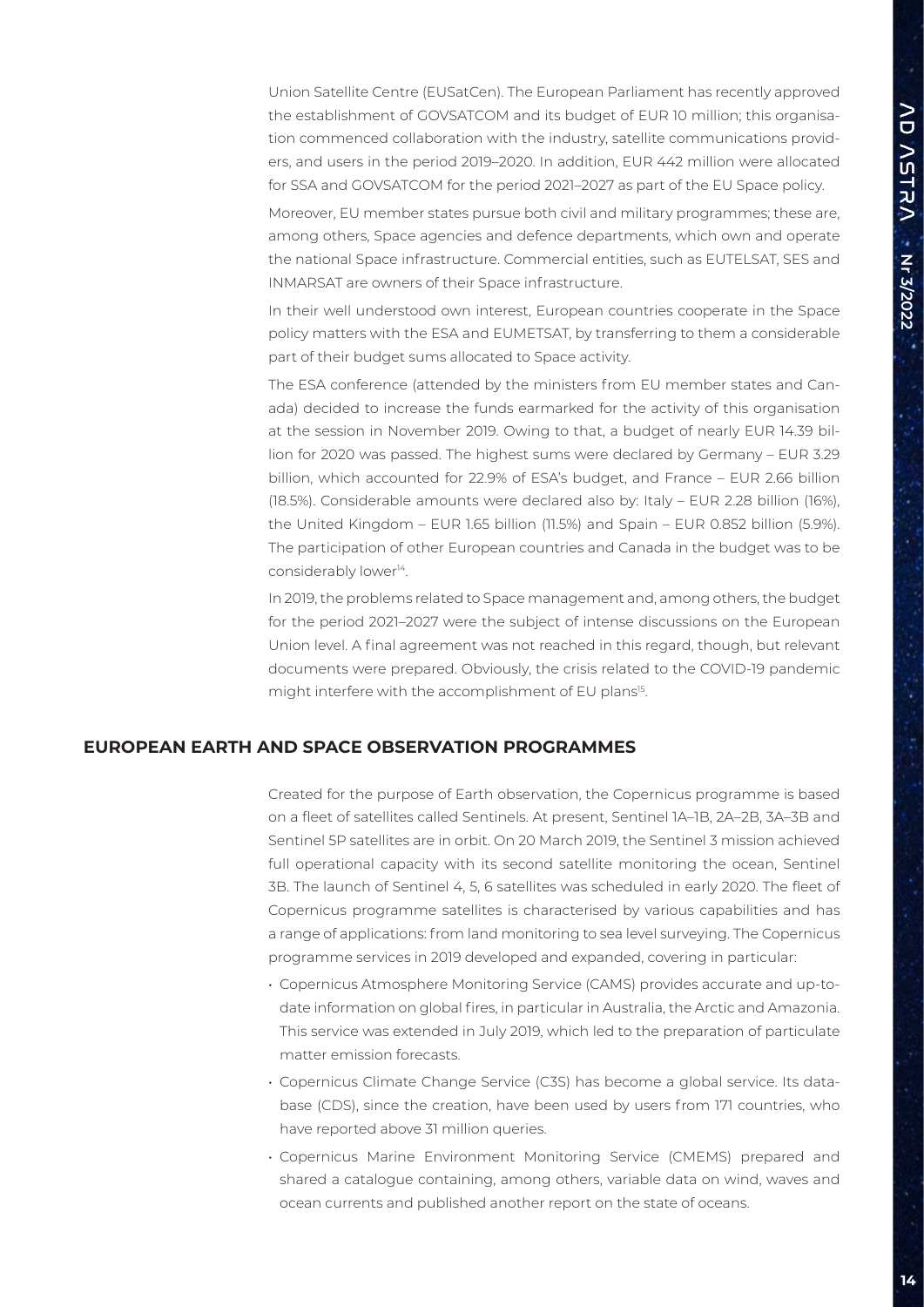- Copernicus Land Monitoring Service (CLMS) has extended by successive dynamic maps of the observed areas.
- Copernicus Emergency Management Service (CEMS) monitored dangerous events on Earth. At the first joint meeting of the European users of the "emergency management" service in May 2019, 184 stakeholders shared their experiences related to the use of this service and the requirements for its future development.
- Copernicus Security Service (CSS) continued serving its users in the area of border control (EBCGA/Frontex), maritime surveillance (EMSA) and supported the internal activities (SatCen); furthermore, it launched new services and expanded the databases.

Already in 2017, the Space Climate Observatory (SCO) was founded on the initiative of France. Two years later (1 February 2019), the first international meeting was organised, which was attended by representatives of 25 European Space agencies and four international organisations. The meeting was devoted to the activity of the observatory and the plans of its development<sup>16</sup>.

In 2019, the number of European satellites operated by private entities (124) exceeded the number of satellites operated by public civil and military institutions (95). This is the direct consequence of the leading position of the European satellite operators in global markets, in particular in the field of satellite telecommunication. The satellites operated by European institutions include 44 Space systems in total: 17 operated by the ESA (including 5 EU Sentinel satellites), 5 operated by EUMET-SAT and 22 Galileo satellites owned by the EU and operated by GSA with the support from private operators.

The satellites operated by national civil and military institutions include 45 Space systems: 23 of them are operated by national Space agencies, while 22 – by military authorities. The remaining 23 satellites are owned mainly by other private entities, such as Airbus, Skynet (working for the British Ministry of Defence) or DMC International Imaging. Each particular European Space infrastructure covers ground stations, which can run separately or interact with other systems. Finally, Europe has an autonomous access to Space, covering the required industrial configuration, an operational spaceport (in French Guiana) and a wide range of launch pads with a low, medium and high carrying capacity.

A portion of European capacities depends on numerous agreements signed with the USA by European intergovernmental organisations (i.e. ESA and EUMETSAT), institutions of member states (France, Germany, the United Kingdom, Italy, Spain and Belgium) and European commercial satellite operators and service providers. These agreements concern mainly the launch and purchase of satellites (or parts for their manufacturing) and the use of spaceports, chiefly for the purpose of launching satellites into Space. Considerable benefits can be brought also by collaboration in the field of security and safety in Space as part of SSA.

In 2000, the Council of the ESA adopted a resolution regarding protection of Space environment. Said resolution established a task force, coordinated by ESOC (European Space Operations Centre) in Darmstadt, whose objective is to work on determination of security and safety standards of satellites in orbit. The task force assembled representatives of the ESA and national agencies and in 2002 it introduced preventive measures and the principle of orbit protection. In November 2008, the ESA initiated a Space Situational Awareness (SSA) programme, in which 19 ESA member states participated. The programme aims to support the development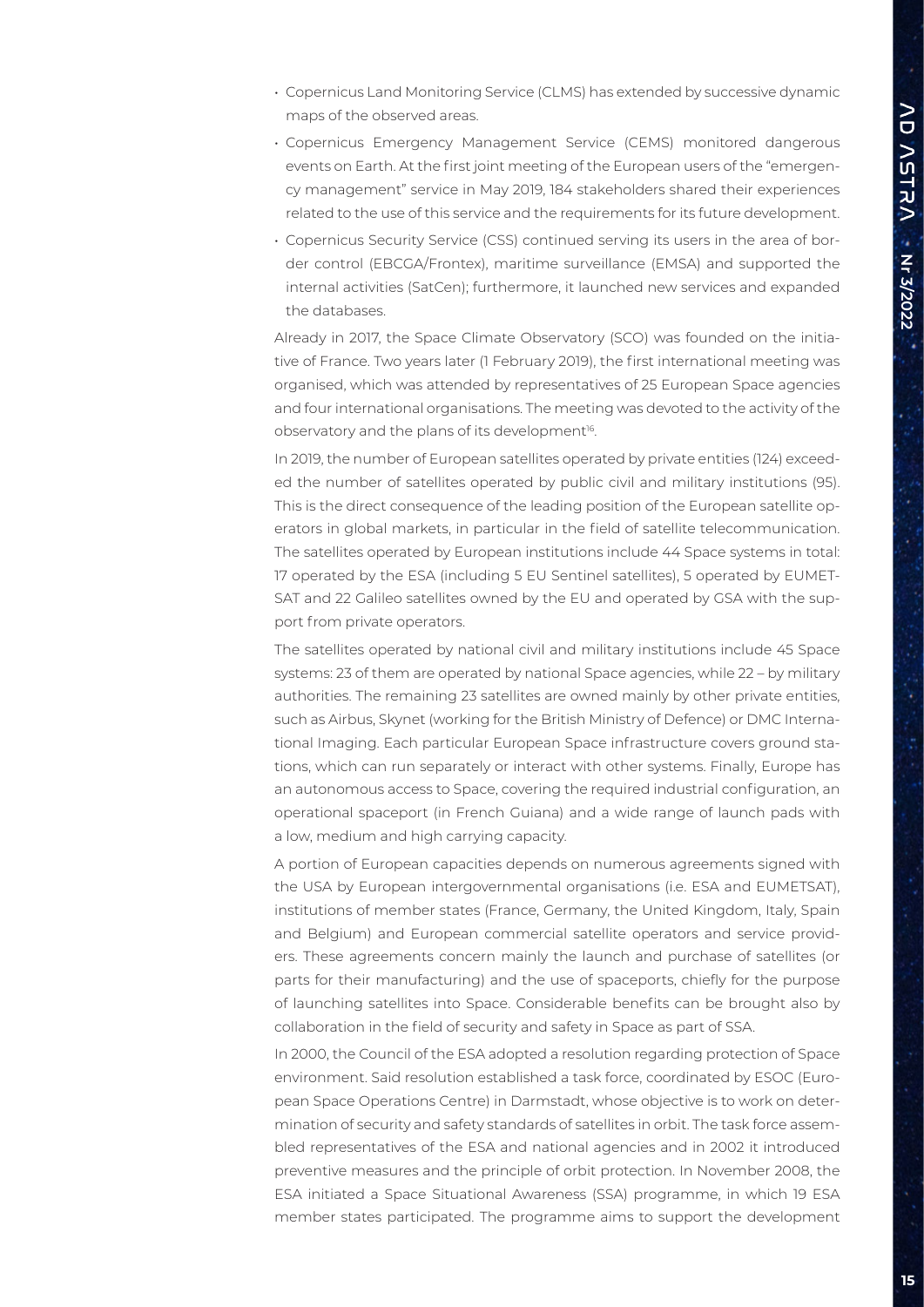of an independent European capacity to assess Space threats to systems in orbit or on Earth. Subsequently, the programme was converted into the Space Safety programme, extending the hitherto Space environment surveillance by components aimed at counteracting threats actively or mitigating their effects.

The European Commission published the first edition of an European radio navigation plan in March 2018, for the purpose of determining and reducing threats related to dependency on GNSS<sup>17</sup>. Also military and civil protection operations rely to a considerable extent on Space assets in terms of navigation, positioning, communication and intelligence18. The considerable progress in the implementation of EU programmes in the period 2014–2020 increase also the importance of the services-oriented Space policy, which aims to build users' trust, encourage them to use Space services, and as a consequence maximise the benefits from the European Space infrastructure.

The growing need to enhance Space security and safety in Europe results, in the short term, from the four key factors: 1) ensuring continuous and considerable investments made by public and private entities, 2) protecting the European economy and society from threats related to its significant dependency on Space infrastructure, 3) ensuring the infrastructure's capability of providing services which can be reasonably trusted, in particular to users in the field of defence and security, 4) guaranteeing European autonomy and freedom to act in the area of security and safety in Space<sup>19</sup>.

 In addition, equipping Europe with a system ensuring versatile and independent SSA capabilities will contribute to Europe's image as a credible partner for talks in the international arena. The EU is aware that security and safety will play an increasingly greater role in commercial Space markets<sup>20</sup>. The European Parliament and the Council of the EU emphasised in the Communication of 4 April 2011 titled "Towards a Space strategy for the European Union that benefits its citizens" that the shared competence (conferred upon the EU by the TFEU) in the area of Space were associated with a close partnership with member states. The resolution of the European Council of May 2011 regarding a strategy for European Union's actions in Space and the resolution of the Council of 6 December 2011 emphasise again the need to establish effective systems of SSA actions<sup>21</sup>.

The European Space Agency and experienced national Space agencies (French, German and Italian) play a key role in building the potential in Space. These agencies cooperate closely in the field of SSA with military authorities<sup>22</sup>. The indirect involvement of the United Kingdom in the SSA programme is manifested in the expansion of the RAF radar base in Fylingdales (North Yorkshire Moors) – its primary mission is early warning against nuclear attacks and anti-missile defence for the American system. It can be also used for detecting and tracking Space objects. Data are sent from Fylingdales to the American Combined Space Operations Center (CSpOC), where they are compared with the information acquired by the Space Data Association and the Space Surveillance Network (SSN). As a result of these actions, a common image of situation in Space is created, which is transferred, among others, to the United Kingdom. The British authorities signed also new protocols of cooperation in the area of exchange of Space information, among others, with Australia and New Zealand. Actually, though, the United Kingdom is not planning to develop its own SSA programme for the time being<sup>23</sup>.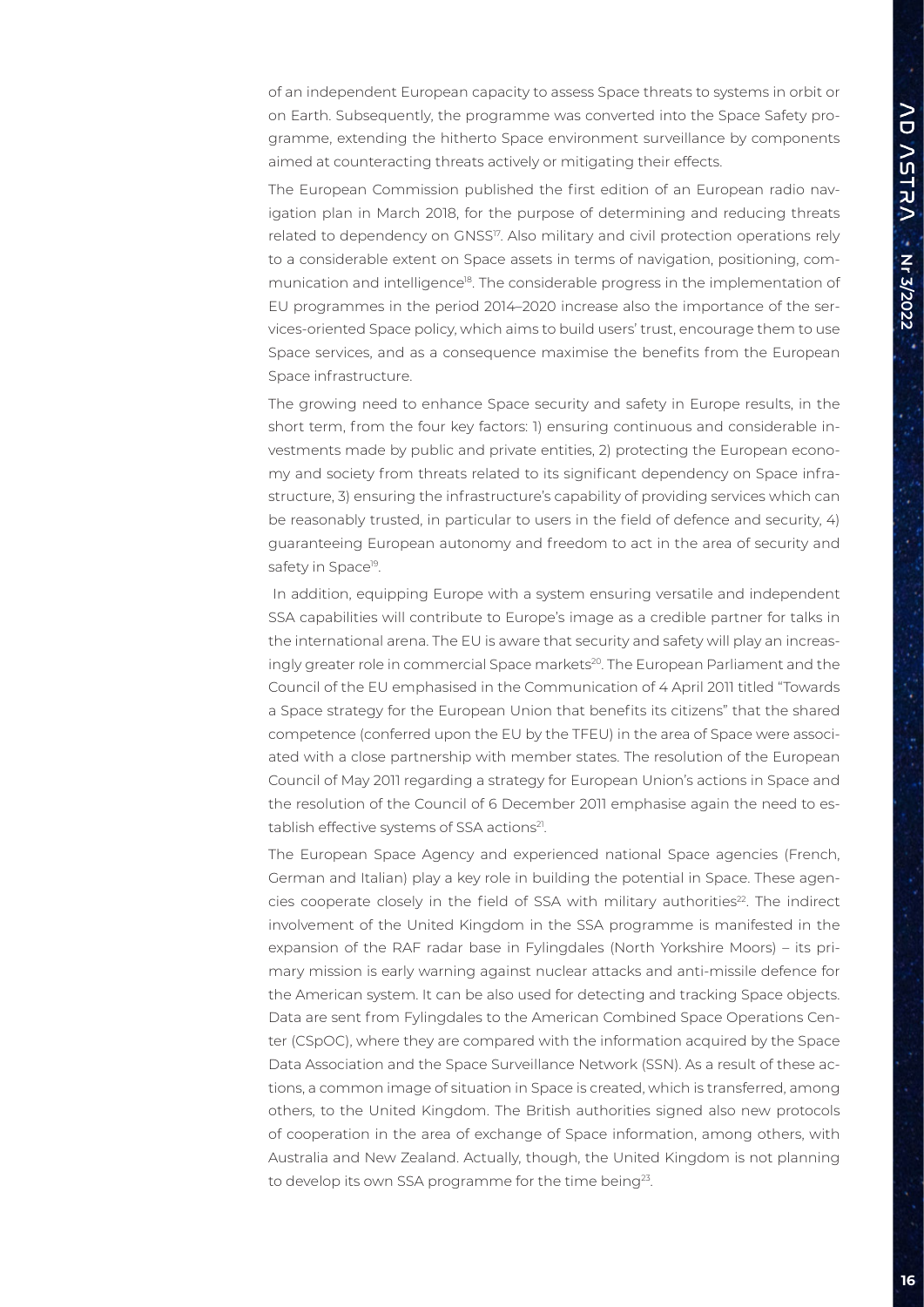As already mentioned, in 2009 the ESA initiated an optional SSA programme, focusing only on civil aspects. It was divided into three segments: Space Surveillance and Tracking (SST), Space Weather (SWE) and Near-Earth Objects (NEO). In 2014, the European Commission permitted also the establishment of a framework of support for SST (Space Surveillance and Tracking), also known as EU SST, by implementing relevant decisions for the purpose of setting up operational SST capabilities in Europe. At present, the European SSA programme is composed of three primary components and actions: gathering data, ordering the gathered data systematical- $Iy$ , and issuing credible collective information and forecasts $24$ . This system handles also Space weather and location of natural and manmade objects circling around Earth.25 Moreover, multiple SSA objectives refer to protection of important Space and Earth resources against adverse effects of the impact of Space<sup>26</sup>.

#### **EUROPEAN CONSORTIUM FOR SPACE SURVEILLANCE AND TRACKING (EU SST)**

Space Situational Awareness (SSA) is a dual-use mission by nature. As Space becomes busier and busier, the exact knowledge of the domain is of key importance to all satellite operators, regardless of whether these are military, civil or trade matters. In order to protect Space infrastructure, objects in orbit, including active and defunct satellites, it is necessary to track as many objects in orbit as possible. Many technologies used for measuring and tracking objects in Space originate from an anti-missile defence system, and military entities are still using sensors for Space surveillance worldwide. This double dimension of SSA is reflected also in the European framework of support for Space object surveillance and tracking (EU SST). Over the past decades, the major European countries have actively participated in the global efforts towards improvement of Space operations security, Space security and Space infrastructure resilience. However, it was not until 2014 that the European Union prepared a unique model of multilateral action of EU member states in the field of Space surveillance and tracking, which would not prejudice their sovereignty. The joint efforts at the national, intergovernmental and supranational levels aimed to live up to the challenge posed by the growing scale and complexity of the use of Space, by developing operational, technical and normative approaches to detection, description, understanding and mitigation of the risk related to the growing number of objects in Earth's orbit<sup>27</sup>.

 The primary legal act of the EU regarding implementation of an SSA programme is the Decision of 2014 on managing and financing the Consortium for Space Surveillance and Tracking – EU SST (541/2014/EU)<sup>28</sup>. Today EU SST is in the process of being transformed as part of the European Union space programme and related activities in the area of Space Traffic Management (STM)29.

The task of the Consortium was to combine resources of European countries in order to secure the European and national Space infrastructure. The member states make a contribution being their optical and radar sensors. Based on the processed data, such SST services will be implemented as assessment of risk, information and warnings concerning real and predicted Space events involving manmade Space objects. Such events include in particular satellite collisions, orbiting fragments of objects, or uncontrolled entry of manmade Space objects in Earth's atmosphere.

This information was to be shared with the interested parties, including EU institutions, member states, and satellite operators, registered in the EU SST Service Pro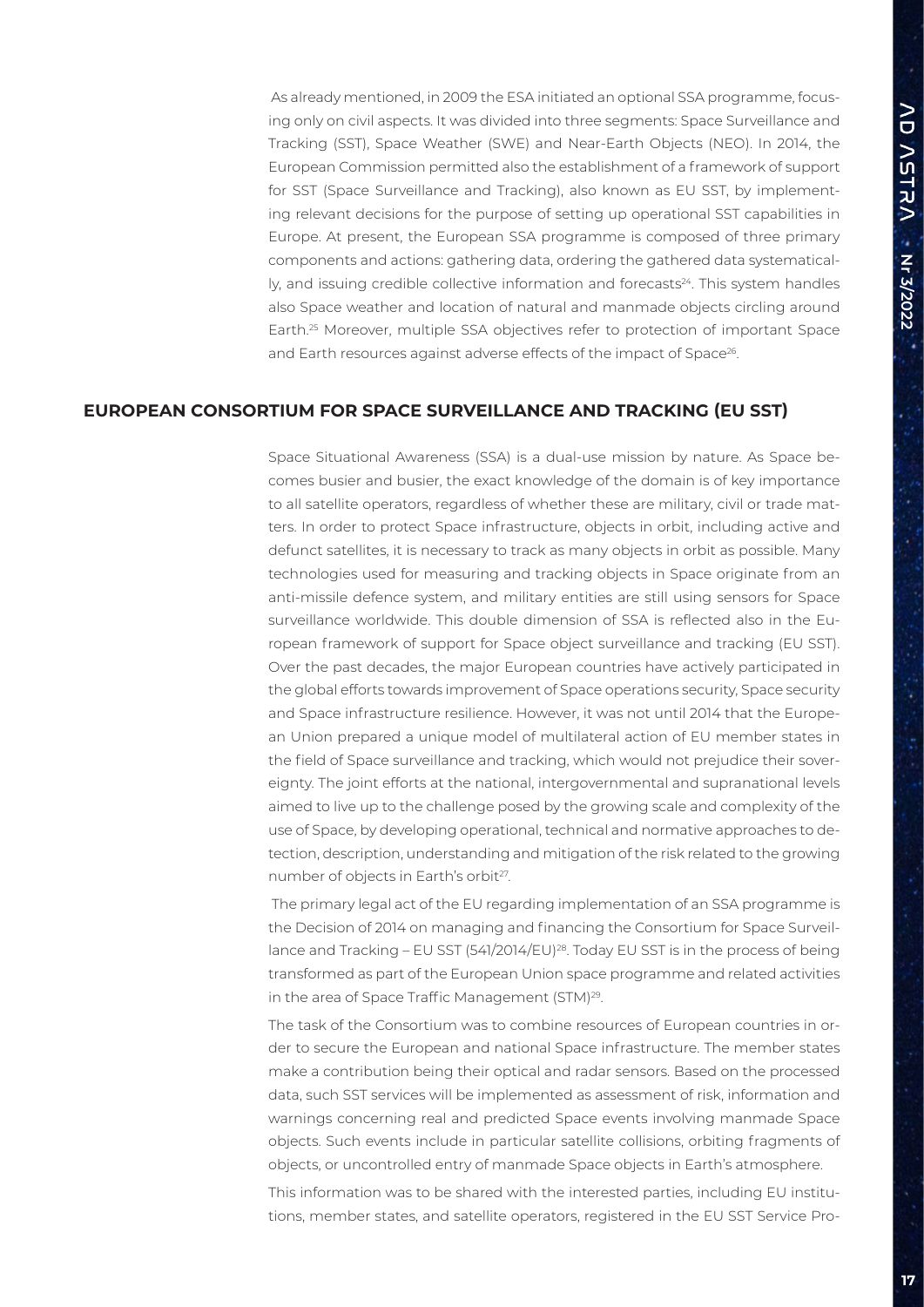vision Portal and handled by the EU SatCen (previously European Union Satellite Centre – EUSC).

Initially, the Consortium was composed of representatives of national Space agencies of the leading European countries: Germany, France, Spain, Italy and the United Kingdom. Romania, Portugal and Poland joined this group at the turn on 2019<sup>30</sup>.

In 2018, the European Commission sent a report on Space Surveillance and Tracking in the period 2014–2017 to the European Parliament and the Council of Europe. The requests and recommendations included in particular issues regarding preparation of a long-term vision of strategic objectives and general guidelines on the EU level, further simplification of the EU SST subsidy management system and changes in the subsidy management<sup>31</sup>.

The works performed by the EU STT are supervised by the European Commission. Operating 24/7, the Consortium has 12 radars, 34 telescopes and 4 lasers. The goals of the Consortium are pragmatic: to build a network of sensors and to transmit data (services are provided by various Consortium member states). At present, the system is used by 148 entities, including 87 organisations and 20 EU member states. The Consortium performs surveillance of 138 registered (civil, military and commercial) satellites, of which 45 are located in LEO, 30 in MEO and 63 in GEO. It was decided that the Consortium's activity might be pioneering for the European Space Traffic Management (STM) system.

The operation of the sensors is controlled by the member states; the security matters concern not only the member states but also other EU member states and even third countries. The shared data are available in operational centres, including in Poland or the United Kingdom<sup>32</sup>. The Consortium has signed numerous cooperation agreements, including with the USA; there are also multiple bilateral agreements, e.g. Germany-France, Italy-USA. A Security Committee was established within the Consortium for the purpose of sensitive data protection<sup>33</sup>. However, the later fate of the Consortium is unknown: it still does not have a full decision-making autonomy. Talks concerning the Consortium are in progress<sup>34</sup>. Despite that, in April 2019 it was decided to upgrade the database, which was to become a starting point for the construction and maintenance of an European catalogue of Space objects<sup>35</sup>.

Since its establishment, the EU SST Consortium has gradually developed SST capabilities with the support from the European Union with the use of various financing lines (H2020, Galileo and Copernicus programmes). Sensors belonging to the Consortium member states (including radars, telescopes, and laser measurement stations) serve for examining and tracking Space objects located on all levels of Earth orbit: LEO, MEO, HEO and GEO. Every day thousands of measurements from EU SST sensors are shared via a joint database available to the operational centres (OC) and supplied to the users via the SST Service Provision Portal (SST Portal). These data underlie the future EU SST catalogue to be compiled by Germany.

The Service Provision Portal (managed by SatCen, which acts as a front desk) is responsible for providing three SST services: collision avoidance (CA), re-entry analysis (RE) and fragmentation analysis (FG). At present, French and Spanish OCs are responsible for the CA service; the Italian OC handles the RE and FG services.

The collision avoidance service offers assessment of risk of collision between spaceships or between a spaceship and Space debris (warnings are sent). This service is tailored to the user's needs; it includes messages and reports enabling the user to assess the future risk.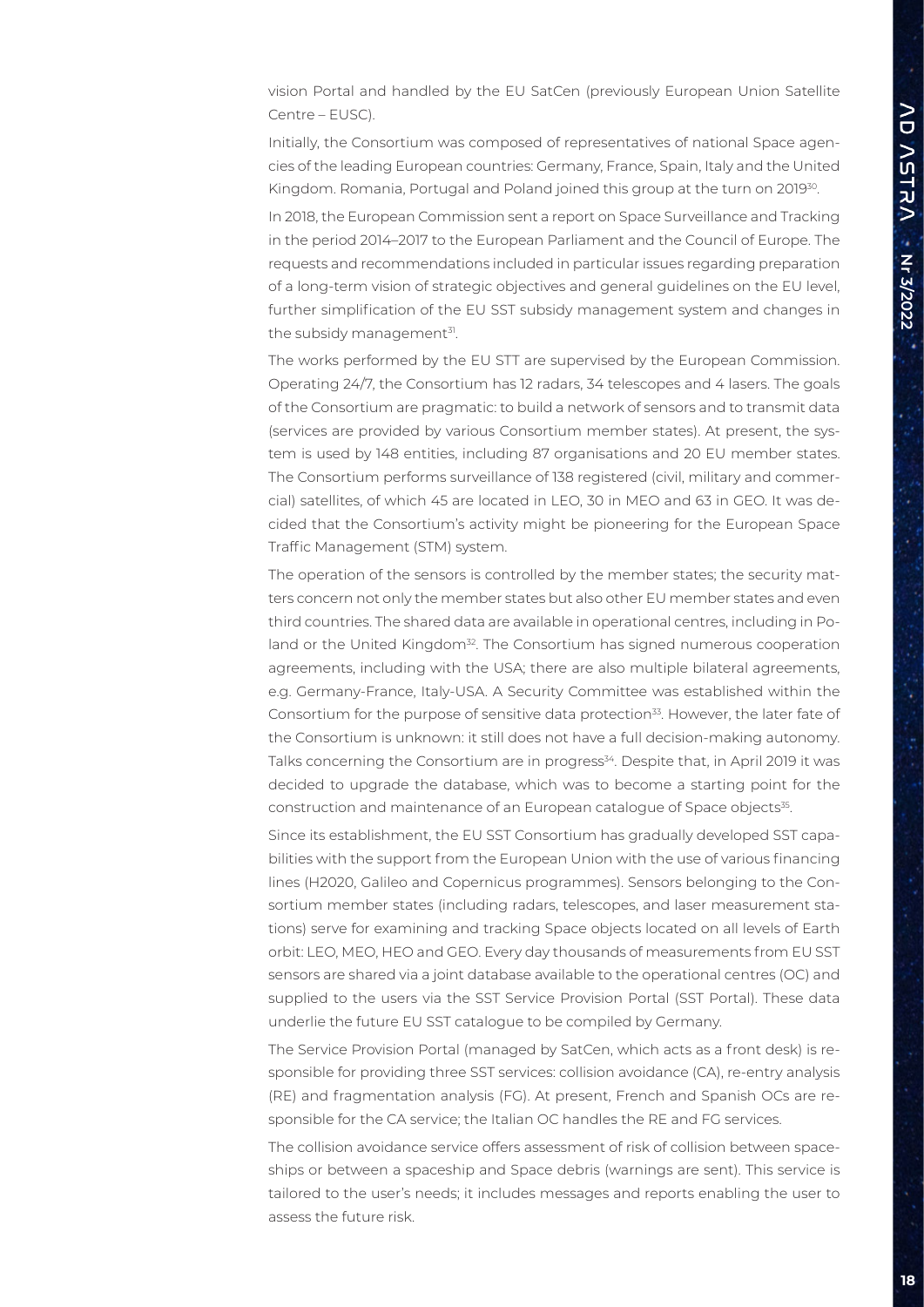Re-entry analysis (RE) is a service referring to the possibility that manmade Space objects re-enter Earth's atmosphere. The RE service routinely monitors all bodies and objects weighing more than 2,000 kg or, if there is no information about their mass, provides their area (if it exceeds  $1 \text{ m}^2$ ). When such objects are close to a predicted re-entry into Earth's atmosphere, a request is sent to all EU SST sensors to acquire additional data to make the data more specific and accurate. The service is tailored to the user's needs as it allows the user to select areas of interest in the territories of EU member states (and the territories associated with them).

The fragmentation analysis (FG) service ensures detection and characterisation of disintegration of objects in orbit. The short-term FG aims to quickly confirm such an event and its characteristics (e.g. object and event type, quantity of detected fragments, position in orbit). The medium-term FG provides further details of the event based on the orbital parameters of the catalogued fragments. This analysis covers visual information of the fragments. The long-term FG supplements the earlier analyses with information concerning a simulation of an event with the use of an appropriate model of disintegration or collision, which contains data on the ratio of the object's area to mass and density and on the predicted number of fragments<sup>36</sup>.

A meeting between the management staff of the EU SST and the researches interested in this topic was held in late 2019. It was communicated that the Consortium undertook a range of research & development works to improve SST results on the European level in the future. For this purpose, "architectural" studies were established to simulate various scenarios, composed of one or more sensors (existing or in development), as to their individual or collective performance level. The preliminary results of these studies reveal that by 2021 the Consortium will have the possibility to catalogue the majority of the objects sized above 35 cm in GEO. As regards LEO, various surveillance radars with various performance levels depending on the updates to be performed, which were proposed by the member states, were examined. The upgraded network will detect more than 16 thousand objects with the size greater than 7 cm. All radars in total will deliver more than 40 thousand "traces" (observations) daily, which will make it possible to catalogue over 6 thousand objects, including 35% of objects with the size greater than 10 cm. Moreover, the performance of several networks studied in the perspective of 2028 covers a simulated orbital population, taking into account inclusion of constellations and CubeSats based on current forecasts. In this scenario, the network will detect more than 32 thousand objects with the size greater than 7 cm. All radars in total will deliver more than 200 thousand traces daily, which makes it possible to catalogue over 19.5 thousand objects, including 65% of objects with the size greater than 10 cm. Mega-constellations will be taken into account in the successive step<sup>37</sup>.

On 16 November 2020, the second remote seminar with 400 registered participants was held. The session was opened by Pascal Faucher, the Chair of EU SST, who presented the hitherto achievements of the Consortium and outlined the plans for its further development. María A. Ramos, the SST Technical Chair, presented the current work organisation in the Consortium and the network of sensors, which is composed of: 4 lasers, 10 radars (3 surveillance, 7 tracking ones), 32 telescopes (17 surveillance, 15 tracking ones). Solaris telescopes for the EU SST observatory in Chile were manufactured by Poland.

The success achieved by the Consortium is an argument that confirms the necessity for the societies to prepare for the coming changes in the Space environment.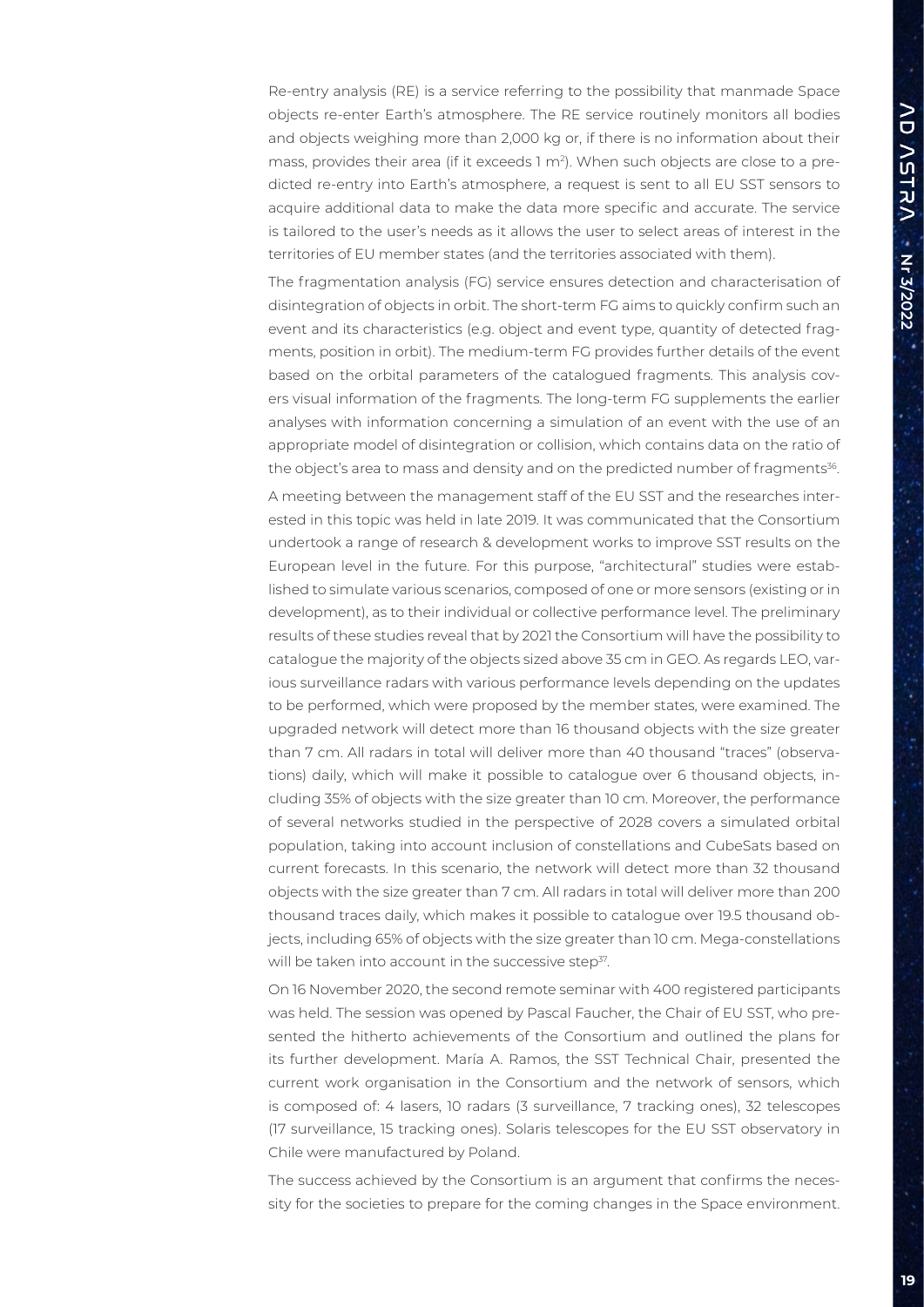Better access to the technologies, growing number of equipment launched into orbit, miniaturisation of Space assets, emergence of large constellations and new operational concepts, such as satellite services or technologies of satellite removal from Space, are only some of the changes and events that will contribute to the further increase in the complexity of the human use of the Space environment. In order to mitigate the risk to which they are routinely exposed, such entities dealing with Space whose primary goal is to secure their assets and maintain the access to orbit are involved in activities with the use of Space environment (SSA)<sup>38</sup>.

# **CONCLUDING REMARKS**

Europe is convinced, that given the pace of the development of situation in orbit and the growing importance of Space as critical infrastructure, the significance and scope of this area will increase in the coming decades. In line with the changes in the environment to which EUSST will have to adapt in the near future, the traditional paradigms of operation and management, originating from the legacy of the Cold War anti-missile defence, are changing. They have transformed to a considerable extent recently, for example through the sheer fact that private entities have joined the process. Therefore, the SSA system in Europe prepares for future actions, which are to be planned and taken by assemblies of many heterogeneous organisations rather than single entities. The tendency of sovereign democratic European countries to develop cooperation in this field, such as security, and EU SST is noticeable already in this decade.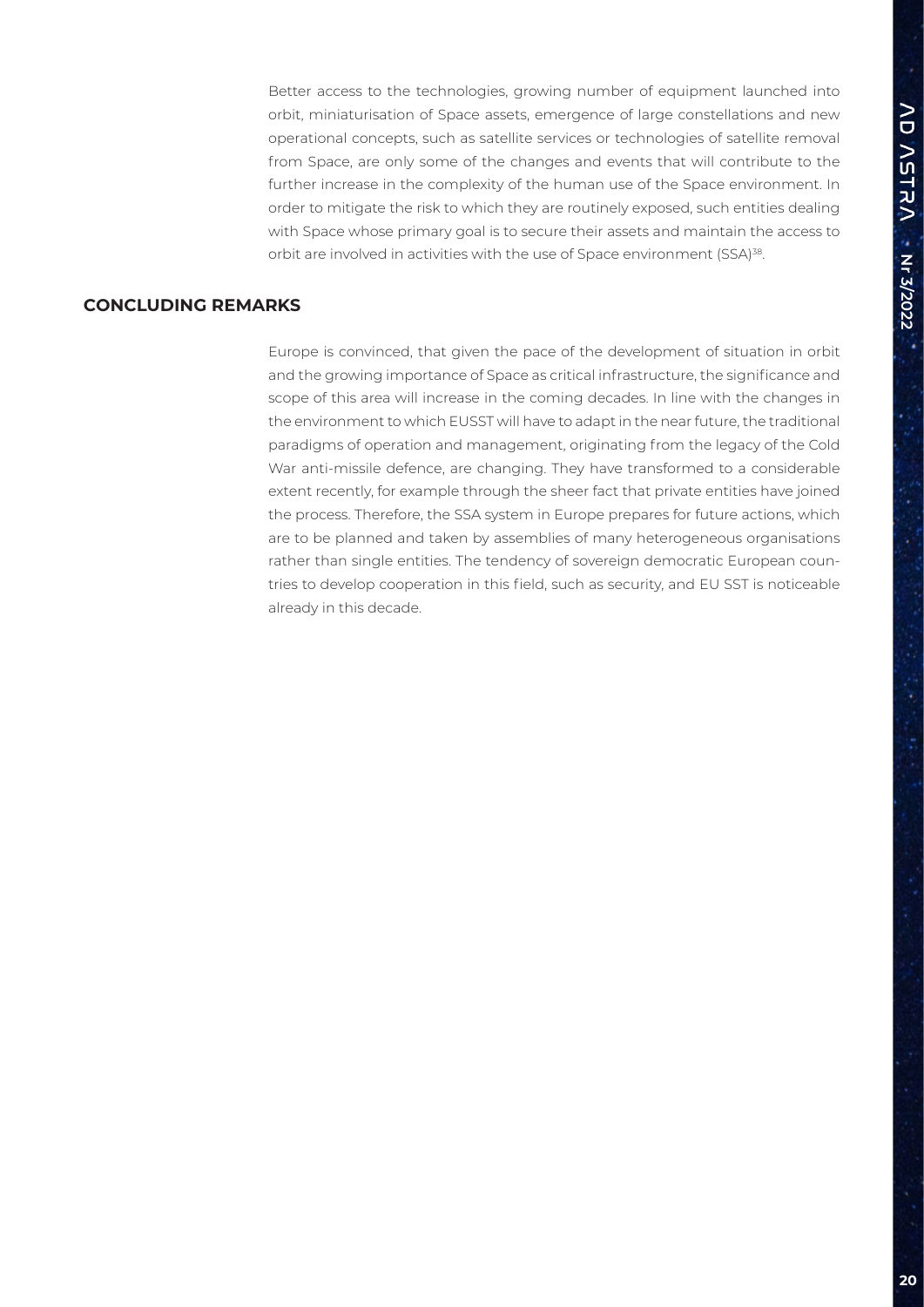- 1 ESPI Report 72, *Executive Summary Europe, Space and Defence. From "Space for Defence" to "Defence of Space"*, February 2020, pp. 4–8, www.espi.or.at [access: 29 April 2021].
- 2 J.A. Olsen, *A New Concept for Air, Space and Cyber Power in: Air and Space Power in NATO: Future Vector: Part I, Joint Air Power Competence Centre, Kalkar 2014, pp.* 100–105; AUTOR, *Future Security environment. Present Paradox, Future challenge*, Joint Air Power Competence Centre, March 2014, pp. 96–99.
- <sup>3</sup> See: https://www.space24.pl/nowa-polityka-kosmiczna-nato-zatwierdzona [access: 23 March 2020].
- 4 See: https://www.space24.pl/centrum-operacji-kosmicznych-w-planach-nato-miejsce-baza-ramstein [access: 23 March 2020].
- 5 M. Polkowska, *NATO and Space Security* [in:] D. Kawa (ed.), *International Security and State borders,* Toruń 2019, pp. 167–184; *SCI-318 Specialists' Meeting (RSM) on 'The Space Domain and NATO Operations: A Critical S&T Review' Army Education & Training Command, and School of Applied Military Studies,* Turin, Italy, June 25–27 2019; conference minutes and author's notes.
- 6 ESPI Report 72, *Full Report Europe, Space and Defence. From "Space for Defence" to "Defence of Space"*, February 2020, pp. 19–38, https://espi.or.at/ [access: 23 April 2021].
- <sup>7</sup>*Ibidem*, pp. 4-8.
- 8 M. Polkowska, NATO..., op. cit., pp. 167–184; SCI-318 *Specialists' Meeting (RSM) on 'The Space Domain and NATO Operations*, op. cit.
- 9 K.-U. Schrogl, *Security in Outer Space: Rising Stakes for Civilian Space Programmes,* ESPI Conference, 27 September 2018.
- <sup>10</sup> A. Monham, Securing EUMETSAT's Mission from an Evolving Space Environment, SMI's Military Space Situational Awareness 2020 Conference (virtual), 3–4 September 2020.
- <sup>11</sup> ESPI Report 64, Security in Outer Space: Rising Stakes for Europe, June 2018, https://espi.or.at [access: 23 March 2020].
- <sup>12</sup> A. Vernile, *The rise of private actors in the Space Sector*, ESPI, Cham 2018, p. 61.
- <sup>13</sup> See: https://ec.europa.eu/growth/sectors/space/security [access: 29 April 2020].
- <sup>14</sup> ESPI Yearbook 2019..., op. cit., p. 6. See: www.espi.or.at [access: 23 March 2020].
- <sup>15</sup>*Ibidem*.
- <sup>16</sup>*Ibidem*.
- 17 See: https://ec.europa.eu/docsroom/documents/28325/attachments/1/translations/ en/renditions/na-tive [access: 29 April 2021].
- <sup>18</sup> Dependence of the European Economy on Space Infrastructures Potential Im*pacts of Space Assets Loss*, PwC 2017, p. 146. See: https://op.europa.eu/en/publication-detail/-/publication/e5450aac-0d4d-11e8-966a-01aa75ed71a1/language-en [access: 23 April 2021].
- 19 Ch.D. Johnson, *Handbook for new actors in space*, Space Security Foundation 2017.
- 20 B. Baseley-Walker, *Current international space security initiatives* [in:] W. Rathgeber, K.-U. Schrogl, R.A. Williamson (eds), *The fair and responsible use of space. An International Perspective*, Vienna 2010, pp. 116–117.
- 21 2011/199/EU: European Council decision of 25 March 2011 amending Article 136 of the Treaty on the Functioning of the European Union with regard to a stability mechanism for Member States whose currency is the euro, OJ L 91 of 6 April 2011, pp. 1–2.
- 22 W. Villadei, *Italian SSA and STM lines of effort,* SMI's Military Space Situational Awareness 2020 Conference (virtual), 3–4 September 2020.
- 23 B. Bowen, *British Spacepower: Context, Policies, and Capabilities* [in:] K.-U. Schrogl (ed.), op. cit., p. 1374.
- 24 S.A. Kaiser, *Legal and policy aspects of space situational awareness*, SP 2015, vol. 31, pp. 5–12.